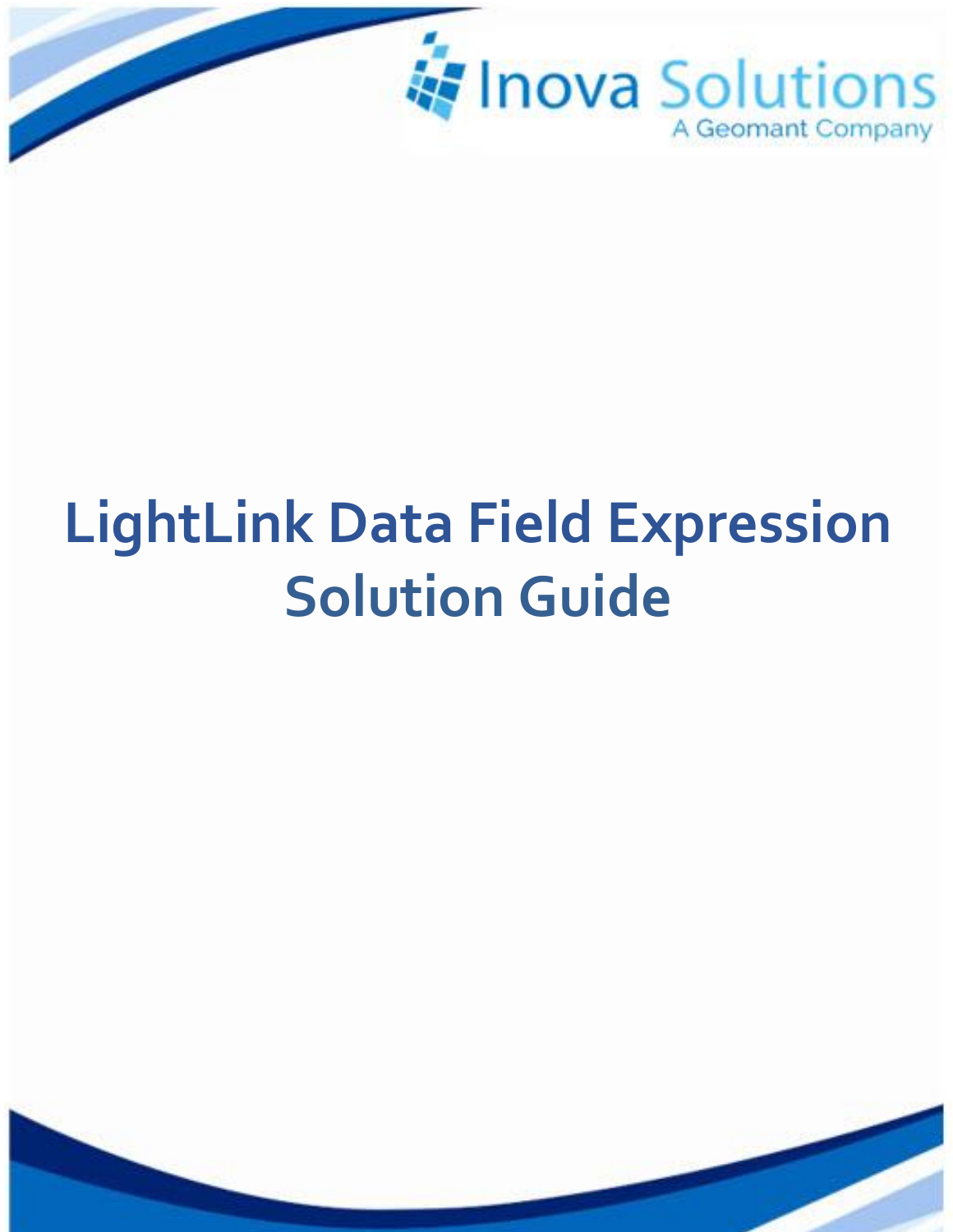

LightLink Data Field Expression Solution Guide

March 25, 2013

## NOTICE OF TRADEMARK:

Inova LightLink and its components are trademarks of Inova Solutions.

While reasonable efforts have been taken in the preparation of this document to ensure its accuracy, Inova Solutions, Inc. assumes no liability resulting from any errors or omissions in this manual, or from the use of the information contained herein.

> © 2021 Inova Solutions, Inc., a Geomant Company 971 2nd ST S.E. Charlottesville, VA 22902 434.817.8000 [www.inovasolutions.com](http://www.inovasolutions.com/)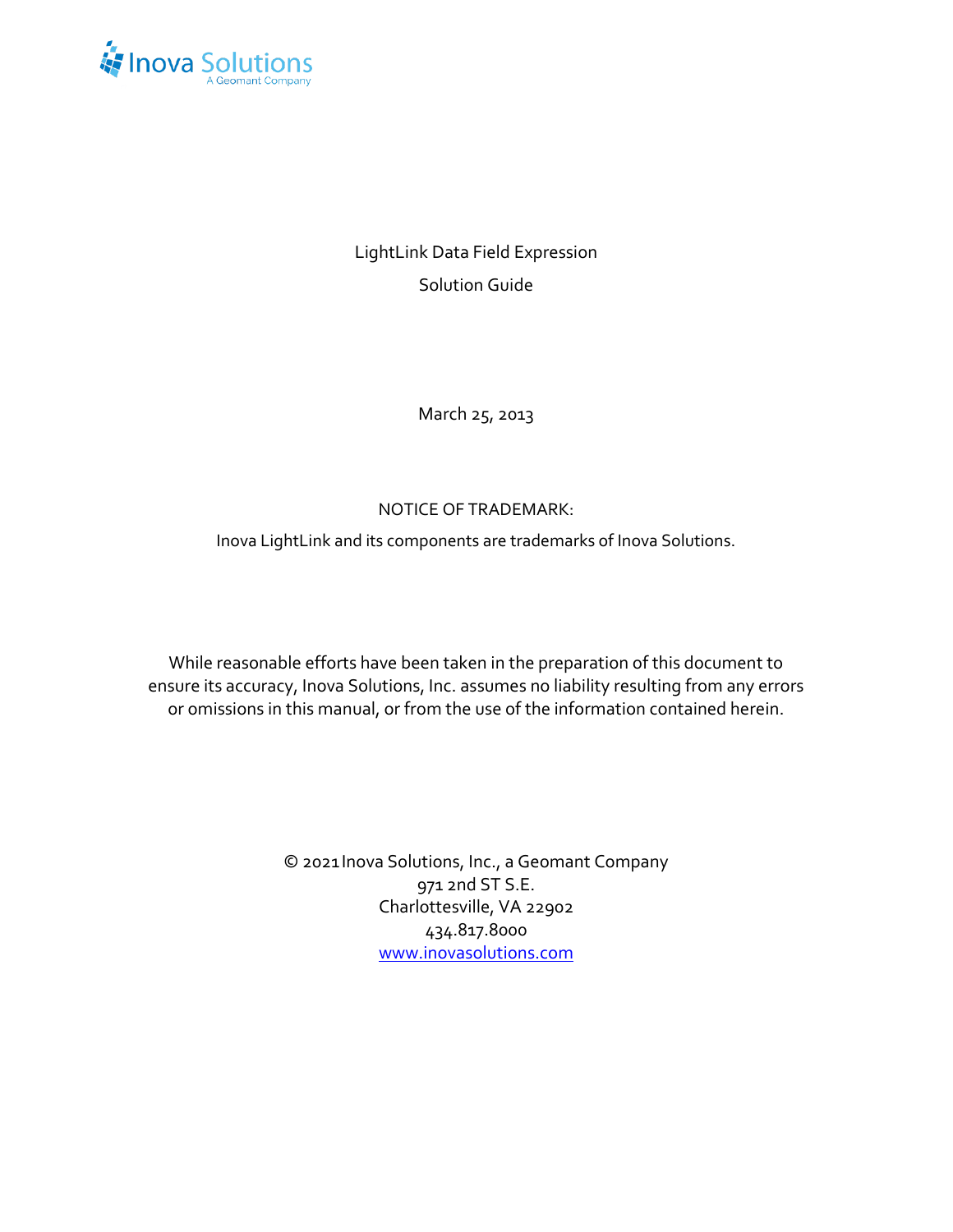# Inova Solutions

# **Table of Contents**

| $\mathbf{1}$ . |        |  |  |  |  |
|----------------|--------|--|--|--|--|
|                | 1.1.   |  |  |  |  |
|                | 1.2.   |  |  |  |  |
| 2.             |        |  |  |  |  |
| $3 -$          |        |  |  |  |  |
| 4.             |        |  |  |  |  |
|                | 4.1.   |  |  |  |  |
|                | 4.2.   |  |  |  |  |
|                | 4.2.1. |  |  |  |  |
|                | 4.2.2. |  |  |  |  |
|                | 4.2.3. |  |  |  |  |
|                | 4.2.4. |  |  |  |  |
|                | 4.2.5. |  |  |  |  |
|                | 5.     |  |  |  |  |
| Appendix A.    |        |  |  |  |  |
|                | A1.    |  |  |  |  |
|                | $A2$ . |  |  |  |  |
|                | $A_3.$ |  |  |  |  |
|                |        |  |  |  |  |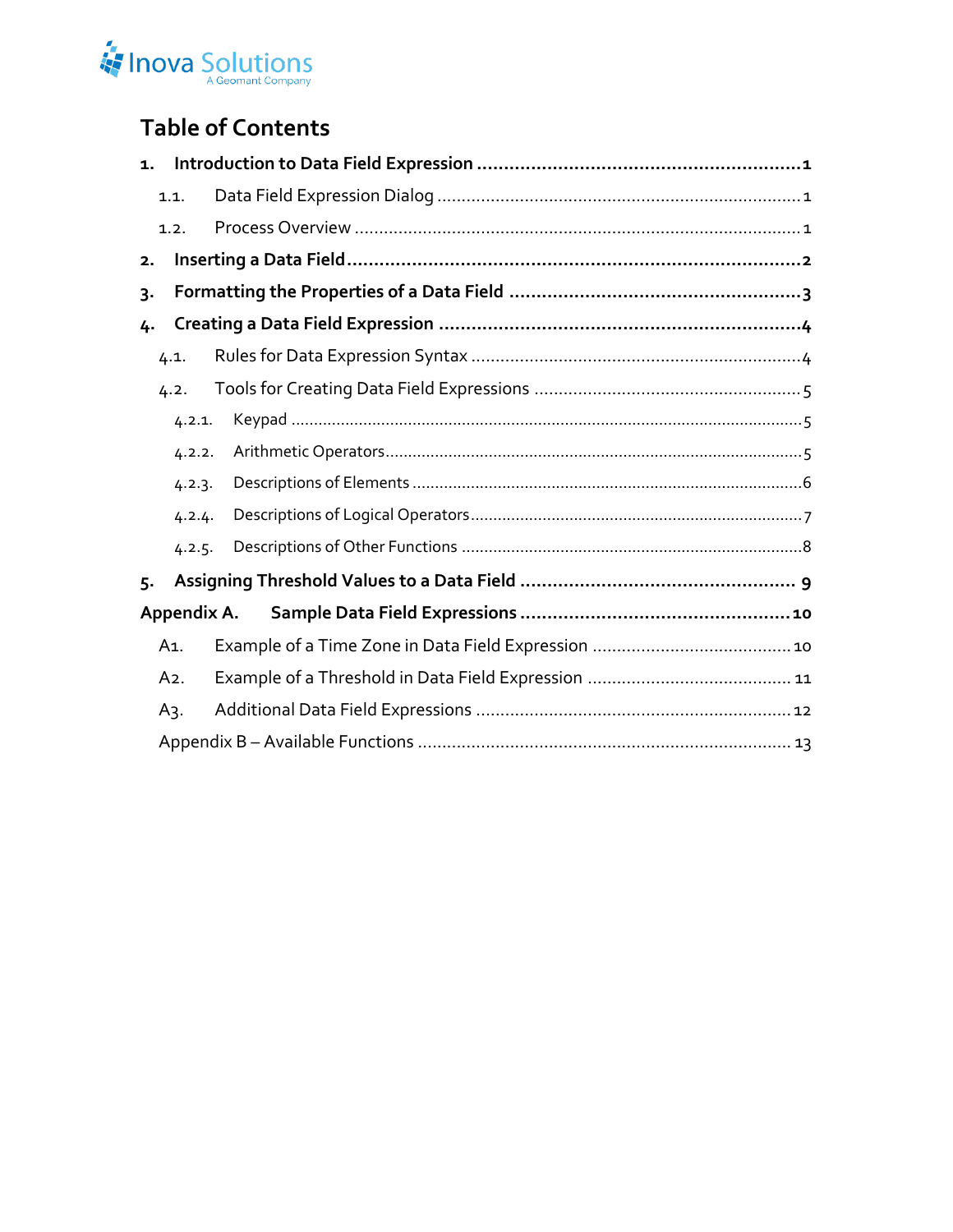

# <span id="page-3-0"></span>**1. Introduction to Data Field Expression**

In Inova LightLink®, the Data Field Properties dialog provides you with an interface for viewing or modifying Data Field Formatting Attributes and Data Field Thresholds. Once the Data Field Expressions are created, then you can insert into your message using your specified criteria. Inova LightLink components that support Data Field Expressions are Message Editor, Broadcaster Designer, TaskLink, and DataLink.

## <span id="page-3-1"></span>**1.1. Data Field Expression Dialog**

The Data Field Expression dialog allows you to modify the expression that you have specified. It will perform necessary validation to ensure that thresholds are defined in a contiguous, ascending set of values appropriate to the data fields' type and will allow all threshold-specific formatting options specified in the DataFieldThreshold. The Data Field Expression dialog presents a hierarchical list of data fields, organized by Data Source and Data Field Group. It will be populated from Data Field information in the Data Directory.

The Data Item Selection Dialog is also part of the Data Field Expression Dialog Library. It uses the same underlying tree structure, but does not support expressions. It supports the display and selection of a single Data Source, Data Group, or Data Field.



**Figure 1**

#### <span id="page-3-2"></span>**1.2. Process Overview**

To insert a data field, you will follow the process below. Refer to the following sections for more details on each step.

- 1. Insert the data field.
- 2. Format the properties of the data field.
- 3. Create a data field expression.
- 4. Add threshold to the data field expression.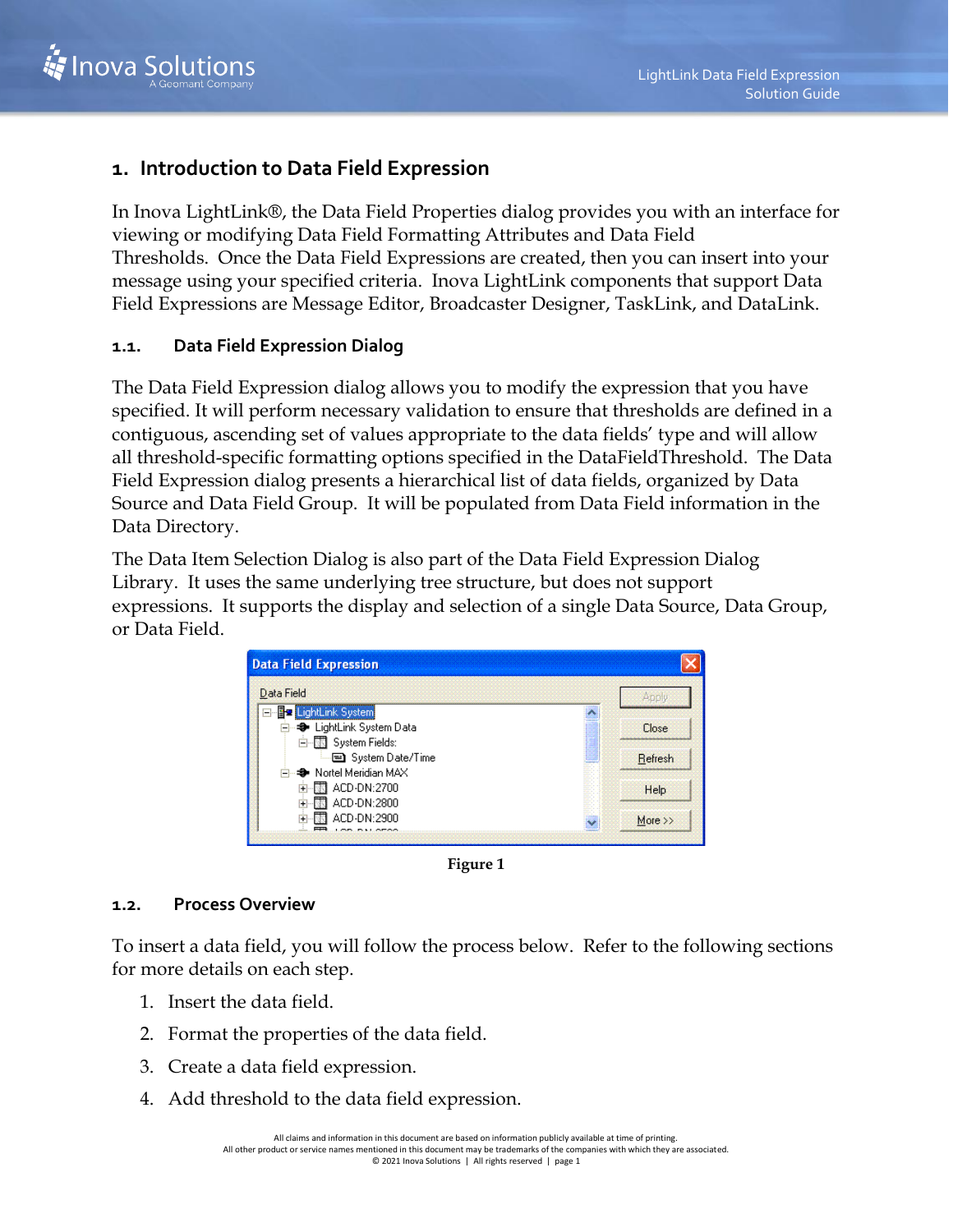

# <span id="page-4-0"></span>**2. Inserting a Data Field**

To insert a data field into a LightLink message, decide which statistic you want to display and then select each statistic for insertion into your messages. The value in the Data Field is continuously updated by the Inova LightLink System when the message is displayed.

The following steps detail how to insert a Data Field into a LightLink message:

- 1. Place the cursor where you want the data to appear.
- 2. Select Insert > Data Field. The Data Field Expression dialog appears [\(Figure 2\)](#page-4-1).

| <b>Data Field Expression</b>         |            |  |  |
|--------------------------------------|------------|--|--|
| Data Field                           | Apply      |  |  |
| ⊟- <mark>P</mark> ¤ LightLink System |            |  |  |
| -<br>LightLink System Data           | Close      |  |  |
| 白 - 國 System Fields:                 |            |  |  |
| 图 System Date/Time                   | Refresh    |  |  |
| 白…● Nortel Meridian MAX              |            |  |  |
| ACD-DN:2700<br>$\ddot{}$             | Help       |  |  |
| ACD-DN:2800<br>Ŧ                     |            |  |  |
| ACD-DN:2900<br>$\overline{+}$        | $More \gg$ |  |  |
|                                      |            |  |  |

**Figure 2**

- <span id="page-4-1"></span>3. Click on the Inova LightLink System Tree to display the data source connections available.
	- Click on the + node of a data source connection to show the System Groups.
	- Click on the + node of a System Group to see the Data Fields available.
- 4. Highlight the desired field and click *Apply* to insert the field**.**
- 5. If you are simply inserting a data field, click *Close* to dismiss the Data Field Expression dialog. If you wish to format the data field, refer to Section [3.](#page-5-0)

In the application, the Data Field will appear in the message as a series of asterisks.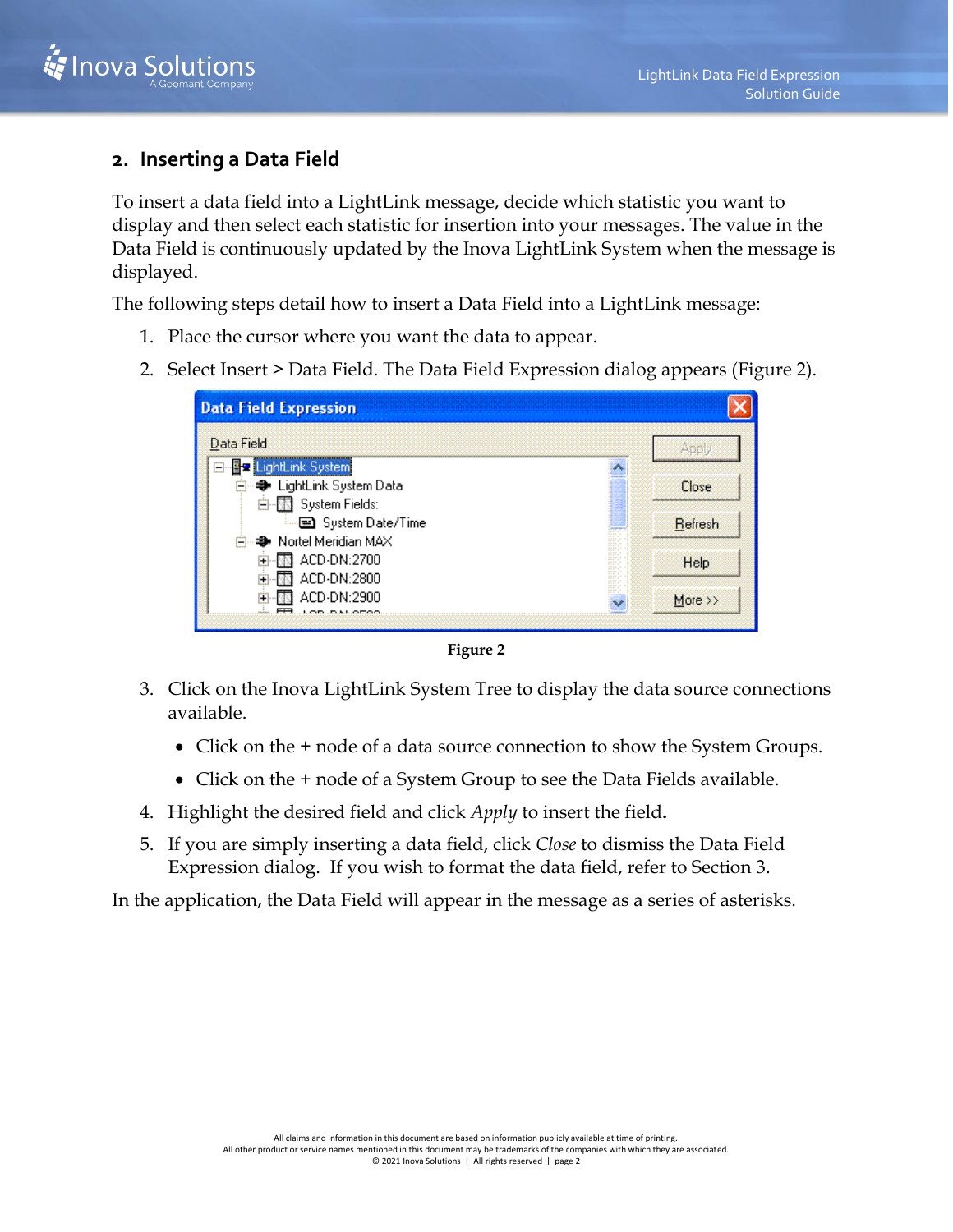

# <span id="page-5-0"></span>**3. Formatting the Properties of a Data Field**

The following details how to use the Format tab options for a Data Field.

- 1. After you have selected a data field and clicked *Apply,* then select *Properties.* The *Data Field Properties* dialog for that Data Field appears.
- 2. Select the Format tab.
- 3. Complete the Data Field Properties options for the descriptions below.
	- **Type** Displays the format type of the Data Field selected (read only).
	- **Alignment -** Specifies the alignment of the Data Field as it increases or decreases. Your options are to at the align left, right, or center of the width (selected below).
	- **Format** Changes the format of the data value. Choose from the drop-down menu.
	- **Width** Specifies the maximum number of spaces the field value should occupy in any message.

If you select a Data Field Width that is not wide enough, Inova LightLink will display the pound sign at run time for each overflow "digit" of the Data Field value.

4. Select *OK* to accept the configurations.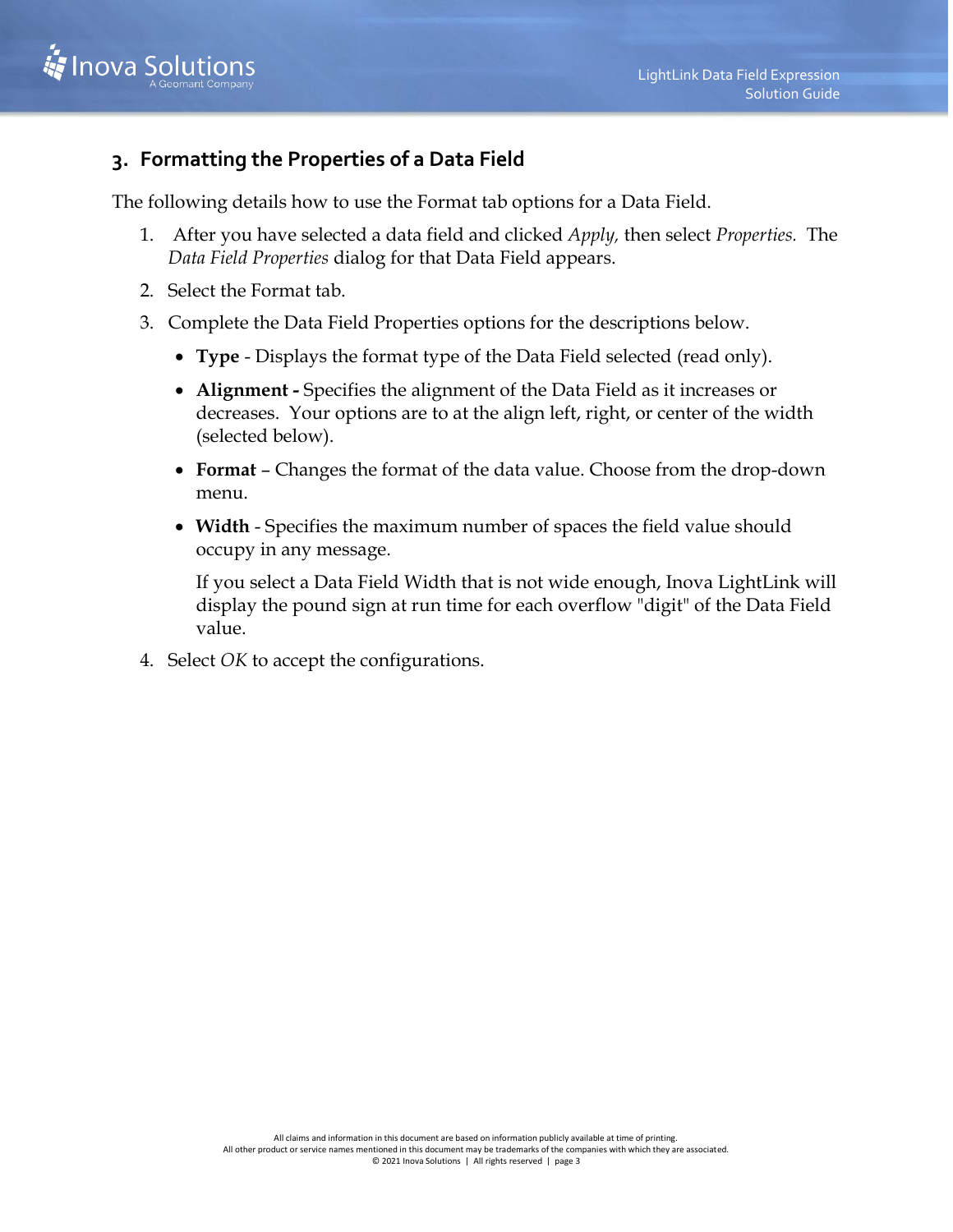

# <span id="page-6-0"></span>**4. Creating a Data Field Expression**

## <span id="page-6-1"></span>**4.1. Rules for Data Expression Syntax**

Expressions are composed of elements, operators, and functions using standard algebraic notation and precedence. Refer to [Table 1](#page-6-2) for examples of how elements will be interpreted by the Data Field Expression dialog.

| 542<br>INT32<br>7654000<br>INT32<br><b>DOUBLE</b><br>2.5<br>"Rabbit"<br><b>STRING</b><br>"5:00:00"<br>TIME or STRING, depending on context<br>"9/22/02 3:15:00 AM"<br>DATETIME or STRING, depending on context<br>[Calls Waiting]<br>The name of the data field for Calls Waiting<br><b>BOOLEAN</b><br>true | <b>Sample Element</b> | Interpretation |
|-------------------------------------------------------------------------------------------------------------------------------------------------------------------------------------------------------------------------------------------------------------------------------------------------------------|-----------------------|----------------|
|                                                                                                                                                                                                                                                                                                             |                       |                |
|                                                                                                                                                                                                                                                                                                             |                       |                |
|                                                                                                                                                                                                                                                                                                             |                       |                |
|                                                                                                                                                                                                                                                                                                             |                       |                |
|                                                                                                                                                                                                                                                                                                             |                       |                |
|                                                                                                                                                                                                                                                                                                             |                       |                |
|                                                                                                                                                                                                                                                                                                             |                       |                |
|                                                                                                                                                                                                                                                                                                             |                       |                |
|                                                                                                                                                                                                                                                                                                             | false                 | <b>BOOLEAN</b> |

**Table 1**

<span id="page-6-2"></span>When composing a data field expression, remember these hints:

- The Data Field Expression dialog will only use INT32 when defining integers.
- Quoted strings are interpreted as TIME or DATETIME when used with an operator or function that requires one of these types.
- TIME can represent either a time of day or a quantity of time. Therefore "5:00:00" could mean "five hours" or it could mean "five o'clock AM." The interpretation depends on the operator or function with which it is used.
- The data field name must match a data field that is defined in the system.
- Each expression and sub-expression has a resulting type that is one of the Inova LightLink data field types.
- The type requirements and results for the operators is as follows:

Following are the operator types allowed on left and right side Result type:

- Comparison STRING and STRING BOOLEAN
- NT and INT
- INT and DOUBLE
- TIME and TIME
- DATE and DATE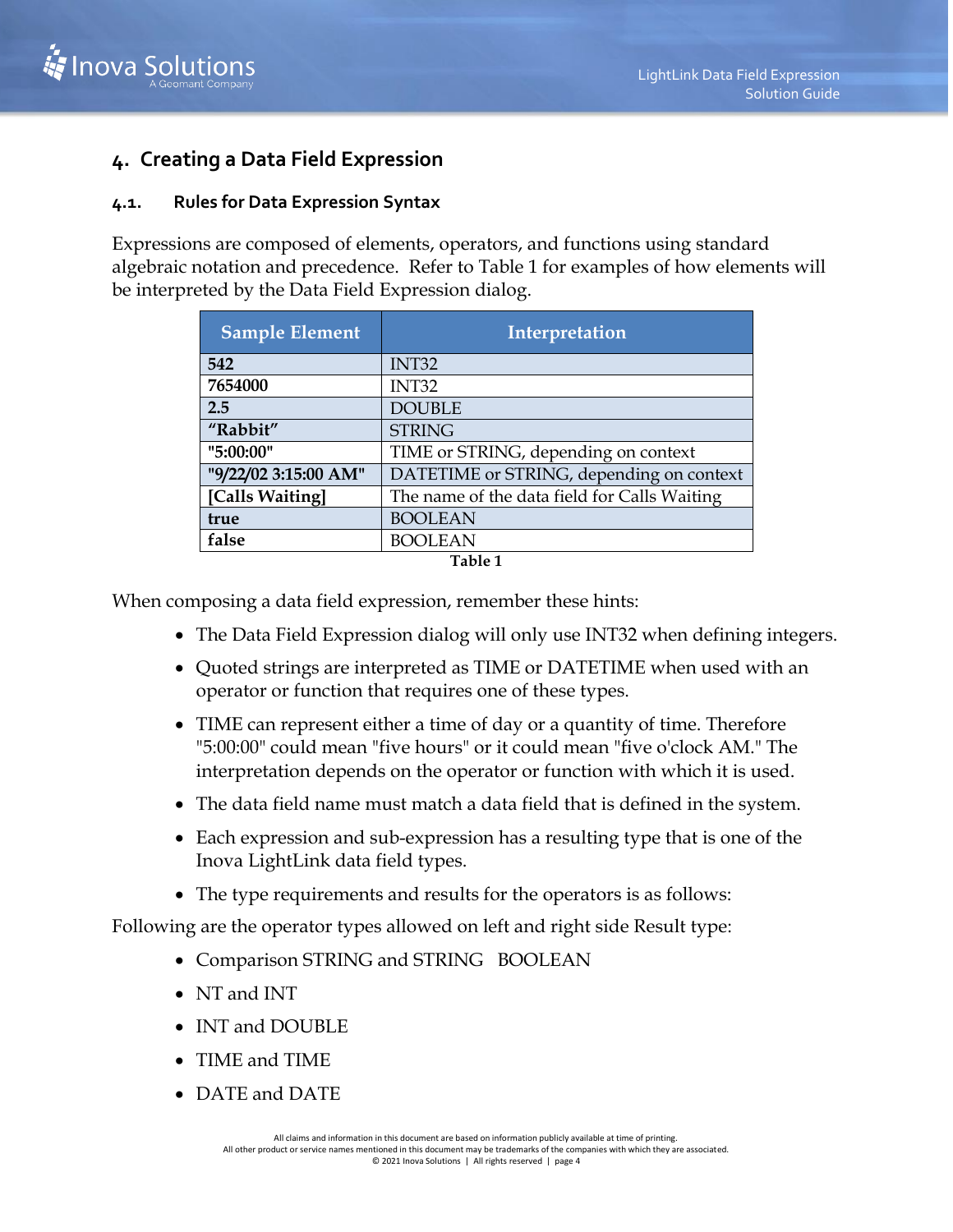

- DATETIME and DATETIME
- TIME and DATETIME (Only the TIME component of the DATETIME is compared)
- DATE and DATETIME (Only the DATE component of the DATETIME is compared)
- Logical BOOLEAN and BOOLEAN BOOLEAN
- Arithmetic INT and INT INT
- INT and DOUBLE DOUBLE

#### <span id="page-7-1"></span><span id="page-7-0"></span>**4.2. Tools for Creating Data Field Expressions**

4.2.1. Keypad

You can see the keypad by selecting the More tab on the Data Field Expression Dialog. The keypad is located on the expandable window of the Data Field Expression dialog [\(Figure 3\)](#page-7-3).





<span id="page-7-3"></span>The keypad allows you to choose numbers 0-9 to be manipulated with the Comparison Operators, Arithmetic Operators, Logical Functions and Other Functions. The Keypad includes the numbers 0 through 9 and the decimal point.

## 4.2.2. Arithmetic Operators

<span id="page-7-2"></span>The Operators and Function for the Data Field Expression are symbols which allow you to set the criteria with the function keys. These are located on the The LightLink Database folders and the files within those folders should also be excluded from antivirus scans. Refer to Table 2 for a list of these folders and files. Note that **Error!**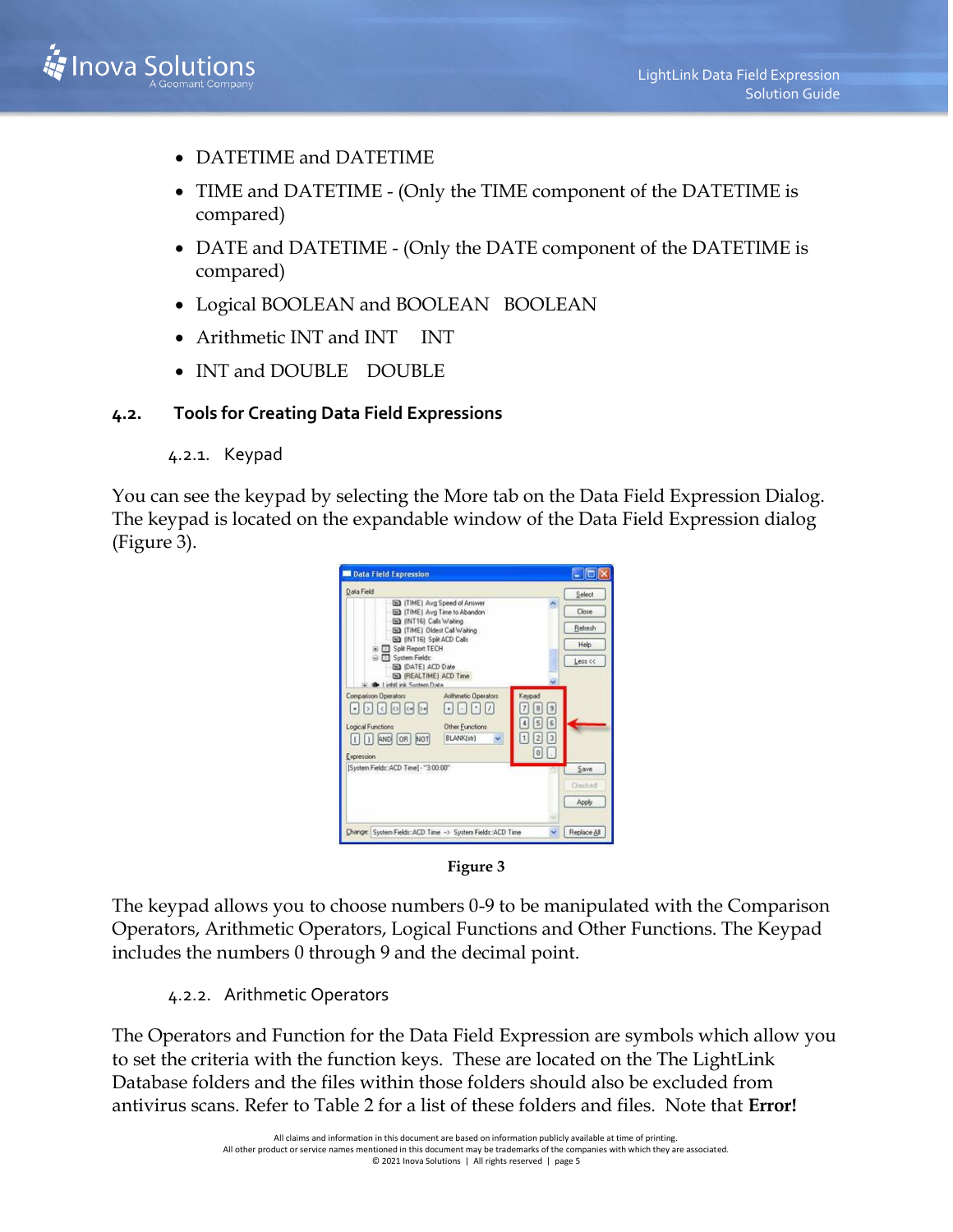

**Reference source not found.** expandable window of the Data Field Expression dialog [\(Figure 4\)](#page-8-1). Expressions are built up by combining simpler sub-expressions with operators.



**Figure 4**

<span id="page-8-1"></span>For example:

- **2 + 2** is a simple expression having only one operator.
- **2 + 2 + 5** is a more complex expression consisting of the sub-expression **2 + 2** combined with the element **5** via operator **+.**
- 4.2.3. Descriptions of Elements

<span id="page-8-0"></span>An element is part of the symbols for arithmetic functions that allow you to set the criteria for the data field. Elements correspond with specific Inova LightLink data field types. Refer to [Table 2](#page-8-2) for the elements and their corresponding descriptions and data field types.

<span id="page-8-2"></span>

| <b>Element</b>        | <b>Description</b>                      | Data Field Type      |
|-----------------------|-----------------------------------------|----------------------|
| Integer               | A whole number with an optional         | <b>INT16, INT32,</b> |
|                       | minus sign.                             | UINT16, UINT32       |
| <b>Floating point</b> | A number that includes places after the | <b>DOUBLE</b>        |
| number                | decimal point or scientific notation.   |                      |
| <b>Quoted string</b>  | A sequence of characters enclosed in    | STRING, DATE,        |
|                       | "double quotes".                        | TIME, DATETIME       |
| Data field name       | The full name of a data field in the    | Any type; depends    |
|                       | system, enclosed in [square brackets].  | on the data source   |
| <b>Boolean value</b>  | Data with a true or false value.        | True or False        |
|                       |                                         | Boolean              |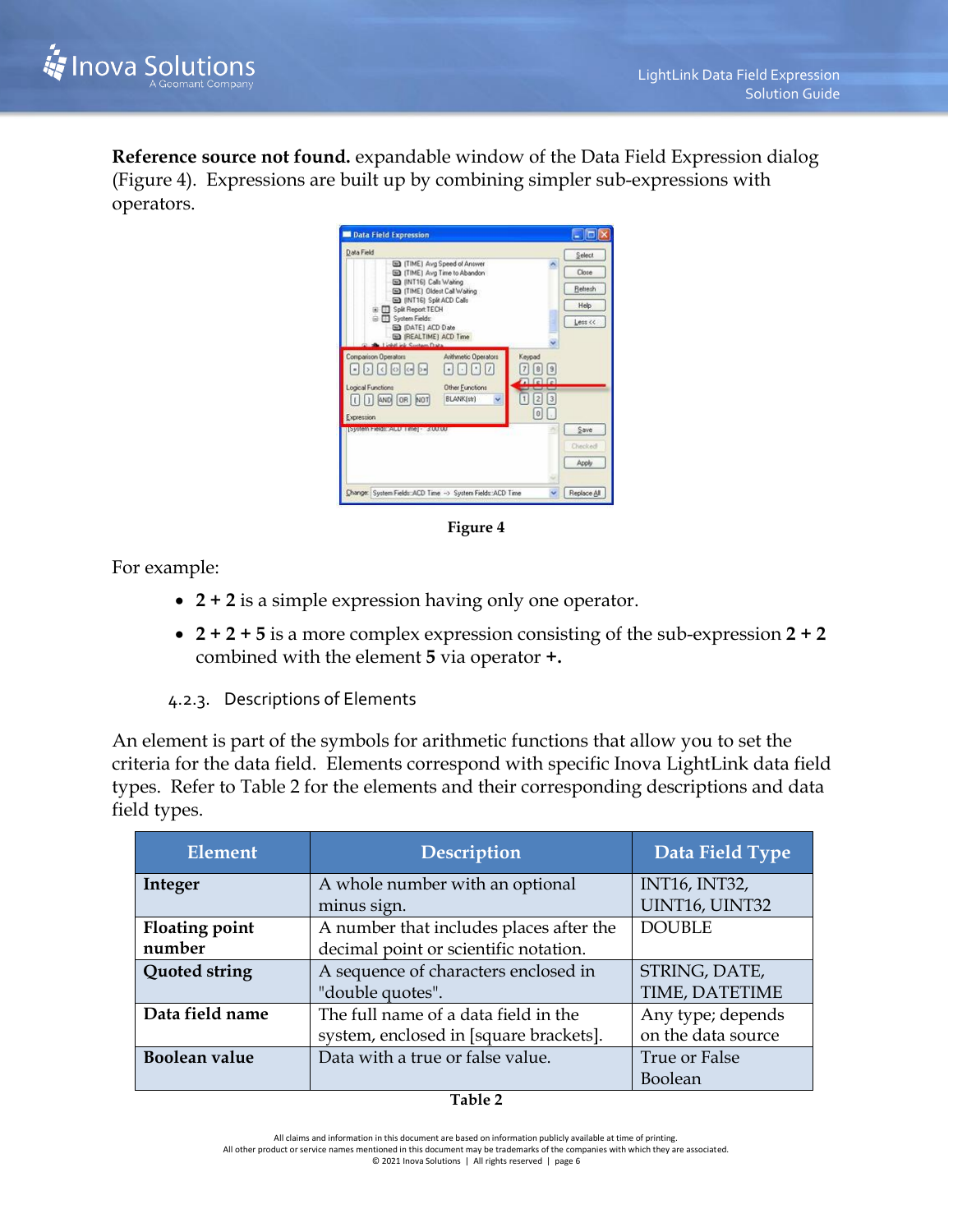

# 4.2.4. Descriptions of Logical Operators

<span id="page-9-0"></span>Refer to [Table 3](#page-9-1) for descriptions of the logical operator functions.

| Function  | Description                                                                                                                                                                |  |
|-----------|----------------------------------------------------------------------------------------------------------------------------------------------------------------------------|--|
| $\vert$ ( | Beginning parentheses to be used with ending parentheses to set<br>the priority of the equation.                                                                           |  |
| $\cup$    | Ending parentheses to be used with beginning parentheses to set<br>the priority of the equation.                                                                           |  |
|           | AND returns TRUE if both inputs are TRUE (if 'this' AND 'that' are<br>true). The AND operator is evaluated before the OR operator.                                         |  |
|           | For example:<br>(1) AND (0) would evaluate to zero because one input is false.<br>$(1)$ AND $(1)$ evaluates to 1.<br>(any number but 0) AND (0) evaluates to 0.            |  |
|           | For an OR statement, if either (or both) of the two values it checks<br>are TRUE then it returns TRUE. OR will be evaluated after AND.                                     |  |
|           | For example:<br>• (1) OR (0) evaluates to 1.<br>$(0)$ OR $(0)$ evaluates to 0.                                                                                             |  |
|           | The NOT operator accepts one input. If that input is TRUE, it<br>returns FALSE, and if that input is FALSE, it returns TRUE. NOT is<br>evaluated prior to both AND and OR. |  |
|           | For example:<br>NOT (1) evaluates to 0, and NOT (0) evaluates to 1.<br>NOT (any number but zero) evaluates to 0.                                                           |  |

<span id="page-9-1"></span>**Table 3**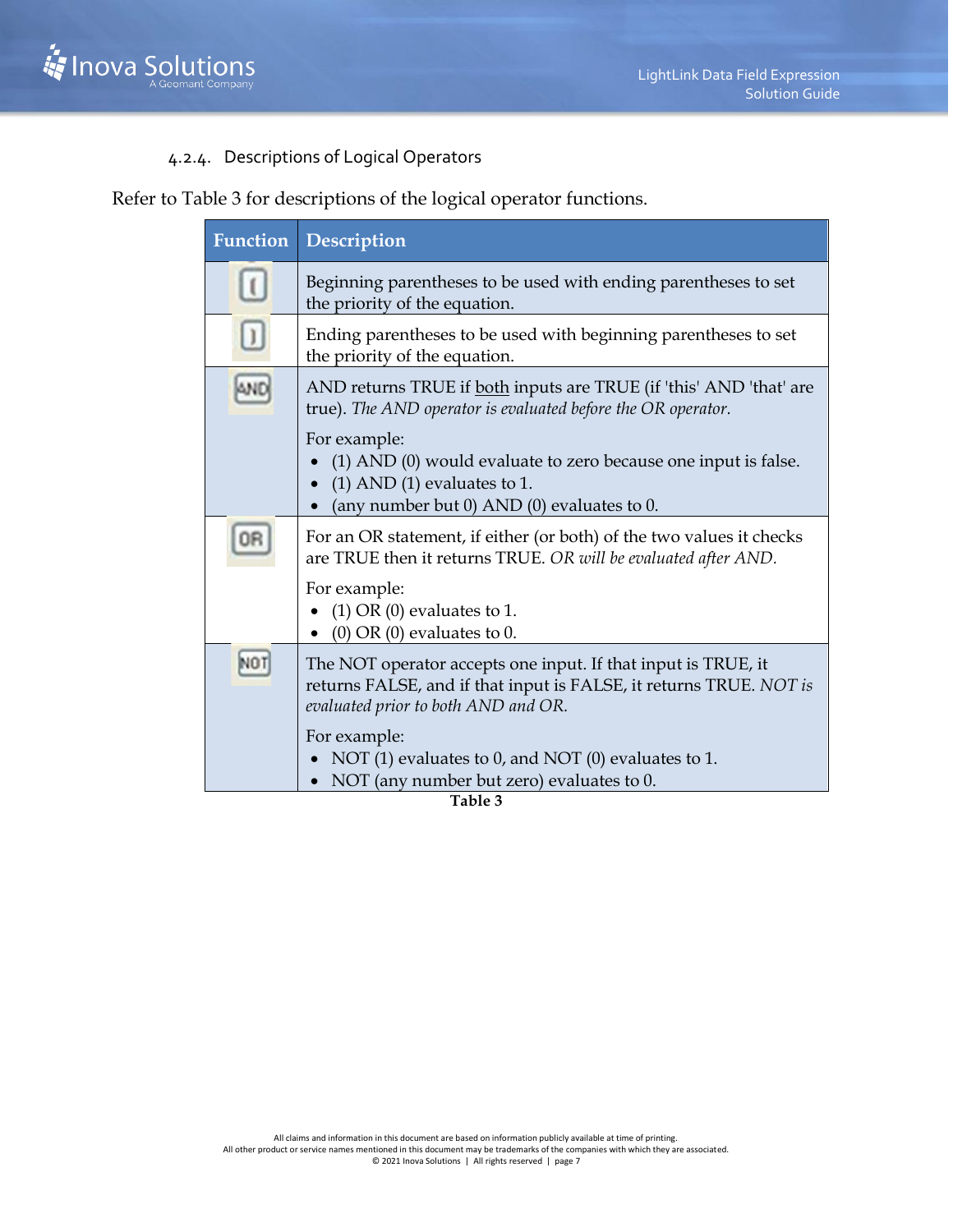

# 4.2.5. Descriptions of Other Functions

<span id="page-10-0"></span>The Other Functions are accessible through a drop down tab on the Data Field Expression dialog. Refer to [Table 4](#page-10-1) for further details about the other functions.

| Function                                                                                 | Description                                                                                                                                                             | <b>Examples</b>                                                                                                                                                                                                                                                     |
|------------------------------------------------------------------------------------------|-------------------------------------------------------------------------------------------------------------------------------------------------------------------------|---------------------------------------------------------------------------------------------------------------------------------------------------------------------------------------------------------------------------------------------------------------------|
| <b>BLANK</b> (str)                                                                       | Returns true when<br>the string passed in is<br>empty.                                                                                                                  | BLANK ("") returns true.<br>$\bullet$<br>BLANK ("Hello") returns false.<br>$\bullet$<br><b>BLANK([Output Device Status::SRV:1</b><br>$\bullet$<br>CHN:1 DSP:1]) would return true only if<br>the data field evaluated to "".                                        |
| <b>CONTAINS</b><br>(str, substr)                                                         | Returns true when<br>the string passed in<br>as the first parameter<br>contains the<br>substring passed in<br>as the second<br>parameter anywhere<br>within the string. | • CONTAINS ("INOVA Corporation",<br>"Corp") returns true.<br>• CONTAINS ("INOVA Corporation",<br>"Hello") returns false.<br>• CONTAINS ([Output Device Status::SRV:1<br>CHN:1 DSP:1], "nect") would return true if<br>the data field evaluated to "Connected".      |
| <b>BEGINS</b><br>(str, substr)                                                           | Returns true when<br>the string passed in<br>as the first parameter<br>begins with the<br>substring passed in<br>as the second<br>parameter.                            | • BEGINS ("INOVA Corporation",<br>"INOVA") returns true.<br>BEGINS ("INOVA Corporation", "Corp")<br>$\bullet$<br>returns false.<br>• BEGINS ([Output Device Status::SRV:1<br>CHN:1 DSP:1], "Conn") would return true<br>if the data field evaluated to "Connected". |
| YEAR(date),<br>DAY(date),<br>HOURS (time),<br>MNUTES (time),<br><b>SECONDS</b><br>(time) | Parses date or time<br>fields.                                                                                                                                          | • The following "if condition" could be used<br>to schedule a birthday message to play on<br>April 18th: (MONTH([System<br>Fields::System Date/Time]) = 4) AND<br>(DAY([System Fields::System Date/Time])<br>$= 18$                                                 |

<span id="page-10-1"></span>**Table 4**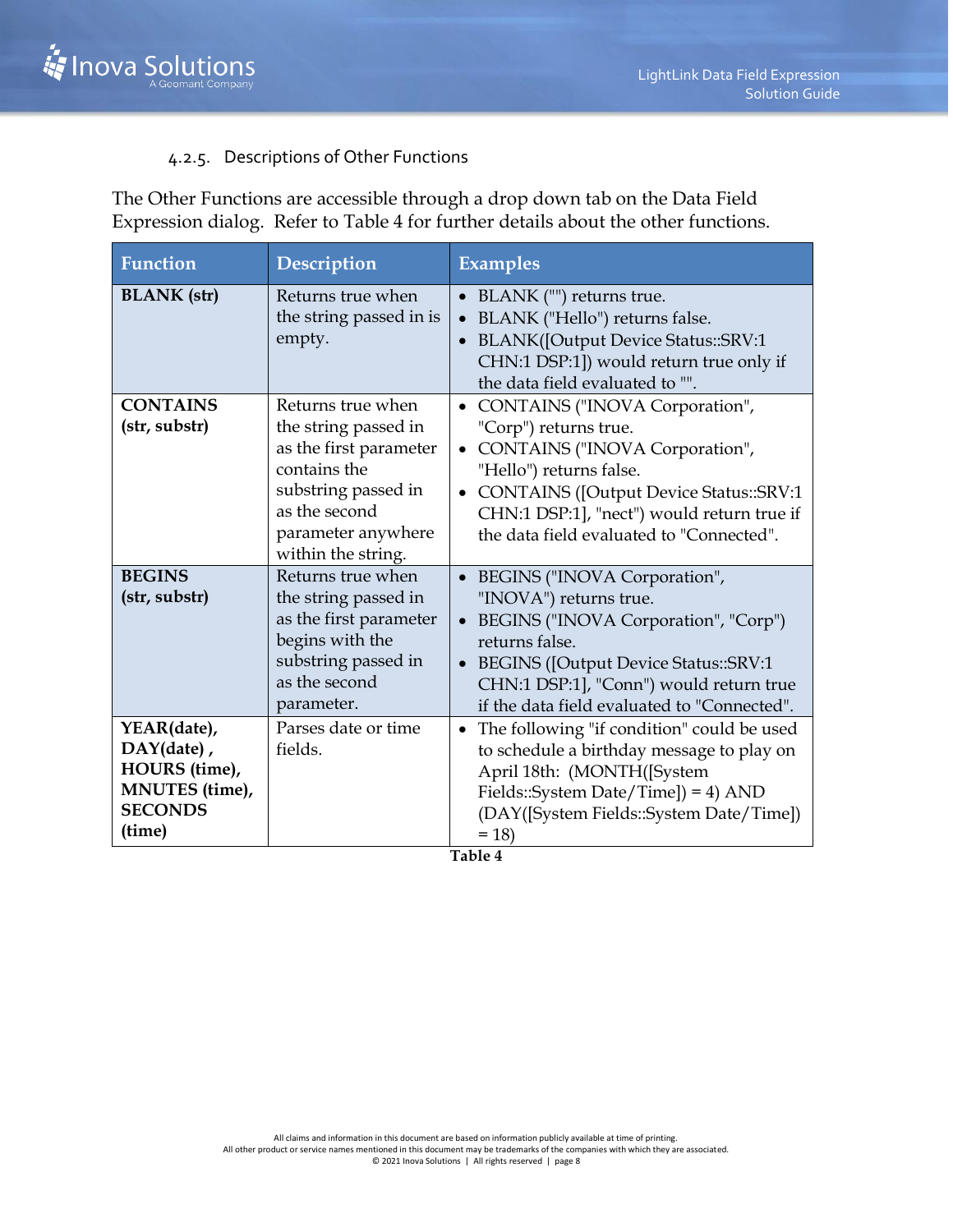

# <span id="page-11-0"></span>**5. Assigning Threshold Values to a Data Field**

The following details how to assign threshold values to a data field. Any thresholds you define here will be saved as the default thresholds to be used whenever this Data Field appears in an Inova LightLink application.

*When setting up your system, you may want to select Data Fields and determine their thresholds before you include the Data Fields in your messages or DataLink views.*

The advantage to this method is that the threshold values selected from this dialog are saved with the Data Field until you decide to edit them, thus eliminating the need to define threshold values and settings with each new instance of the Data Field.

To access the thresholds, click the Thresholds tab on the Data Field Properties dialog [\(Figure 5\)](#page-11-1); note that the Thresholds tab will look slightly different depending on which application you are using.





<span id="page-11-1"></span>To modify the thresholds, enter the values in ascending order for this Data Field, selecting the color each time. Generally, users prefer to apply these colors:

- **Green** for fields within an acceptable range.
- **Yellow -** for fields bordering an unacceptable range and may need attention.
- **Blinking Red** for fields in an unacceptable range.

*Note that for threshold notifications to work properly, you must enter the values in ascending order.*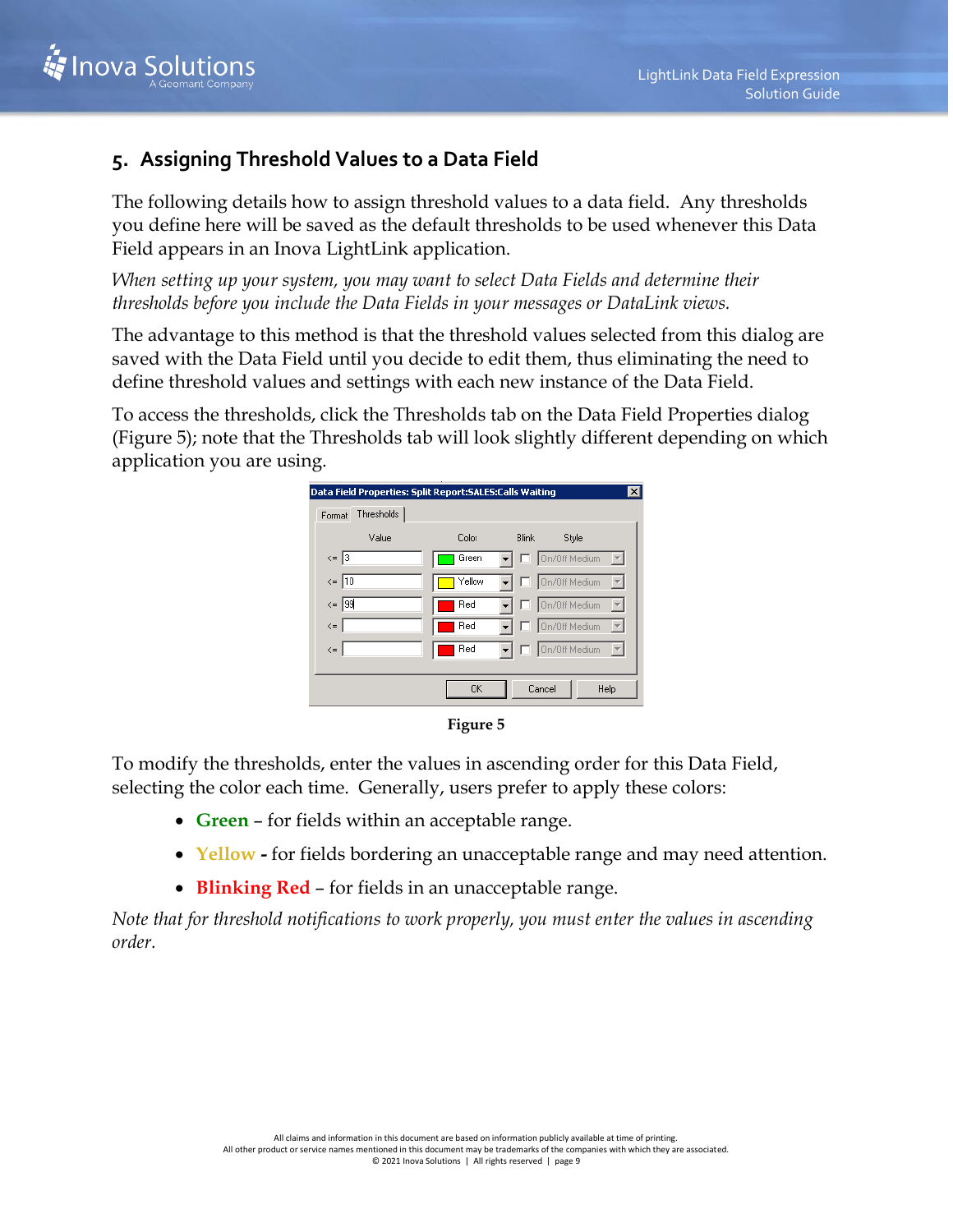

# <span id="page-12-0"></span>**Appendix A. Sample Data Field Expressions**

The following displays examples of Data Field Expressions for Inova LightLink.

## <span id="page-12-1"></span>**A1. Example of a Time Zone in Data Field Expression**

This example shows time offset to Pacific Time on the display in an Eastern Time Zone using Inova LightLink Message Editor.

1. Select Message Editor > Insert a Data Field. The Data Field Expression dialog appears [\(Figure 6\)](#page-12-2).

| <b>Data Field Expression</b>                                                                                                                                                                                         |                                                                     |                                                        |                                       |
|----------------------------------------------------------------------------------------------------------------------------------------------------------------------------------------------------------------------|---------------------------------------------------------------------|--------------------------------------------------------|---------------------------------------|
| Data Field                                                                                                                                                                                                           |                                                                     |                                                        | Select                                |
| 图 (INT16) Calls Waiting<br>图 (TIME) Oldest Call Waiting<br>In (INT16) Split ACD Calls<br>由 Split Report:TECH<br>System Fields:<br>DATE) ACD Date<br><b>ED</b> (REALTIME) ACD Time<br>Fill- Del Lightlink Sustem Data | 图 (TIME) Avg Speed of Answer<br>□ [TIME] Avg Time to Abandon        |                                                        | Close<br>Refresh<br>Help<br>Less $<<$ |
| <b>Comparison Operators</b><br>$\langle \rangle$<br><b>Logical Functions</b><br><b>OR</b><br><b>AND</b><br><b>NOT</b><br>Expression                                                                                  | <b>Arithmetic Operators</b><br>Other Functions<br><b>BLANK[str]</b> | Keypad<br>$\overline{9}$<br>8<br>6<br>5<br>3<br>2<br>0 |                                       |
| [System Fields::ACD Time] - "3:00:00".                                                                                                                                                                               |                                                                     |                                                        | Save<br>Checked<br>Apply              |
| Change:                                                                                                                                                                                                              | System Fields::ACD Time -- > System Fields::ACD Time                |                                                        | Replace All                           |

**Figure 6**

- <span id="page-12-2"></span>2. Select a Data Field. In this example, select the [Realtime] ACD Time under System Fields.
- 3. Click the *Select* button.
- 4. This Selection appears in the Expression pane: [System Fields::ACD Time].
- 5. Use the Minus symbol from the Arithmetic Operators to create a hyphen.
- 6. Type in the time to which you want to convert. *You must use the quotation marks around the time.* To present time as a data field:
	- " 00:00:00" shows hour:minutes:seconds.
	- "00:00" shows minutes and seconds.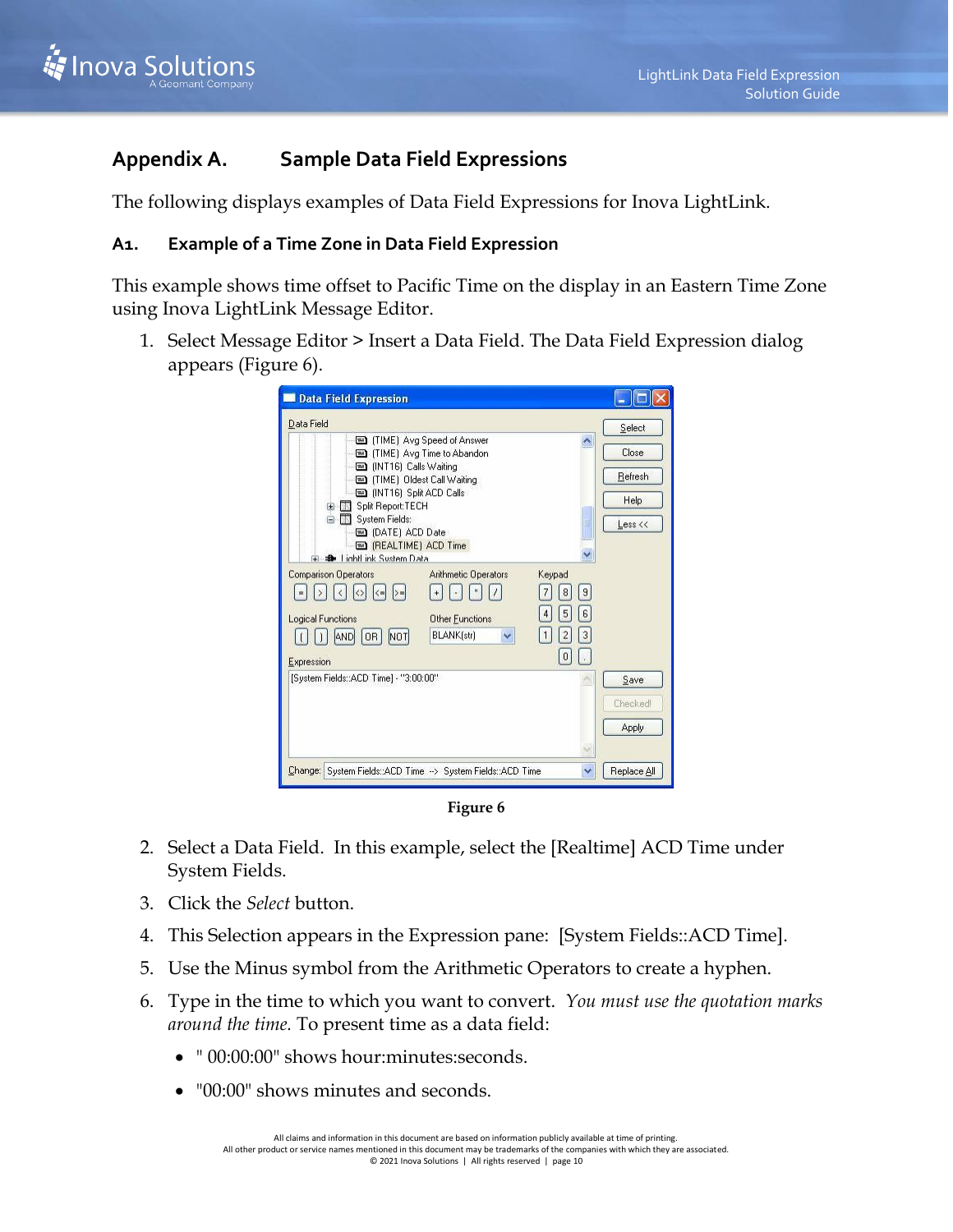

• "00" shows seconds.

To convert time zones:

- Atlantic Time Add 1 hour from the current Eastern Time
- Central Time Subtract 1 hour from the current Eastern Time
- Mountain Time Subtract 2 hours from the current Eastern Time
- Pacific Time Subtract 3 hours from the current Eastern Time
- Alaska Time Subtract 4 hours from the current Eastern Time
- Hawaii Time Subtract 5 hours from the current Eastern Time
- United Kingdom Add 6 hours to the current Eastern Time
- 7. When you are finished, click *Apply* to add this to your message. Select *Save* to keep this expression.

Once you have created this expression, you can add it to display in your message.

## <span id="page-13-0"></span>**A2. Example of a Threshold in Data Field Expression**

This example shows a Threshold for the oldest call waiting using Inova Solutions LightLink Message Editor.

- 1. Select Message Editor > File > Schedule.
- 2. The Schedule dialog appears [\(Figure 7\)](#page-13-1). Select the Durations tab.

|                            | Start playing this message: |                                                             |       |   |
|----------------------------|-----------------------------|-------------------------------------------------------------|-------|---|
| Now<br>At<br>Jf            | Date:                       | w                                                           | Time: |   |
| Stop playing this message: |                             |                                                             |       |   |
| After                      | $\mathbf{1}$                | ⊙ Minute(s) ○ Hour(s) ○ Day(s)                              |       |   |
| At                         | Date:                       | 켮                                                           | Time: | Ó |
| If                         |                             |                                                             |       |   |
| Never                      |                             |                                                             |       |   |
|                            |                             | Compared to other messages, this message has a priority of: |       |   |
|                            |                             |                                                             |       |   |

**Figure 7**

<span id="page-13-1"></span>All claims and information in this document are based on information publicly available at time of printing. All other product or service names mentioned in this document may be trademarks of the companies with which they are associated. © 2021 Inova Solutions | All rights reserved | page 11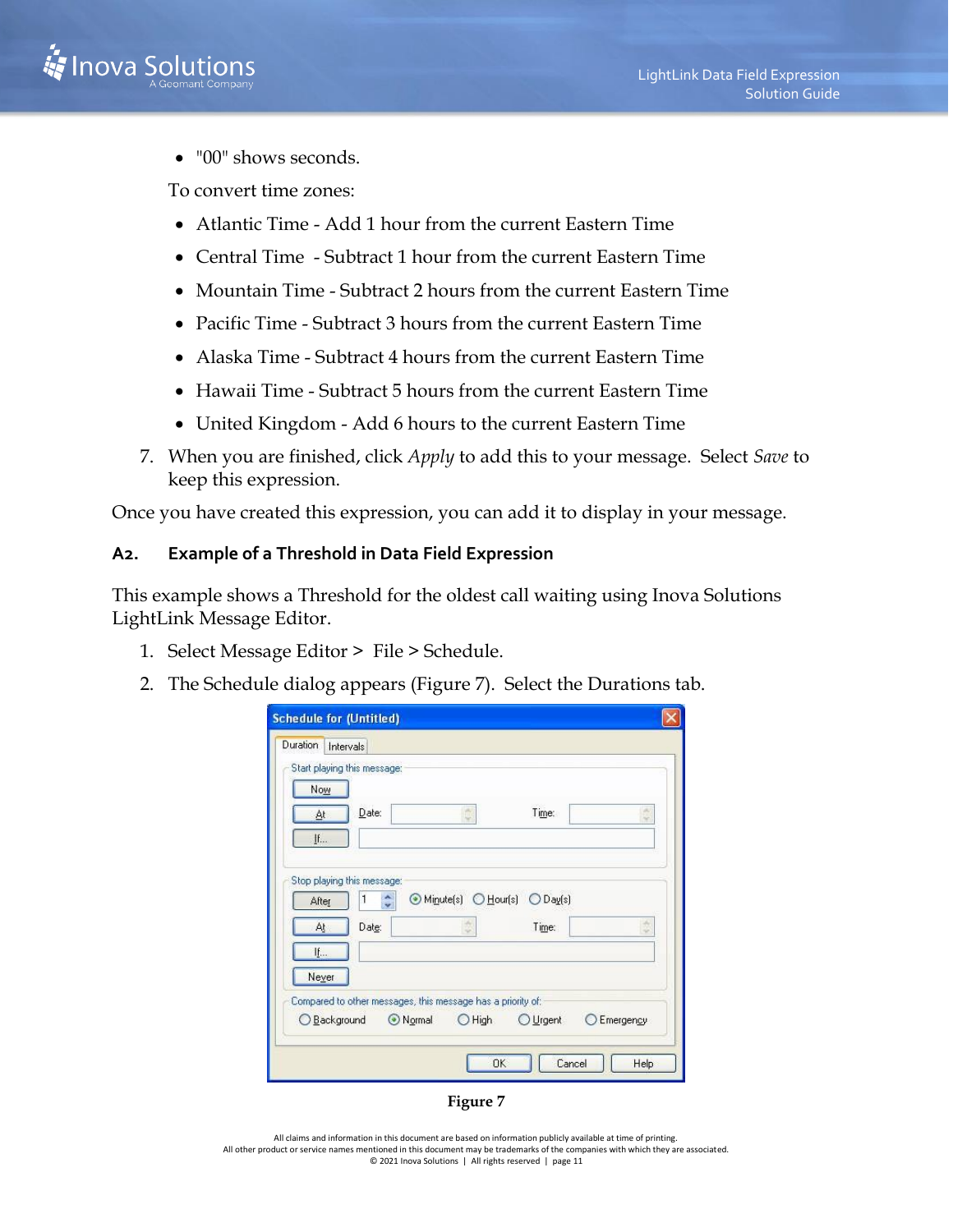- 3. Select If... button. The Data Field Expression dialog appears.
- 4. Enter your data field expression as shown in the steps above. Below is the **incorrect** way to write a threshold for a time field keying on 1 minute:

```
[Split Report:SALES:Oldest Call Waiting] > 60
```
The expression is written with the call waiting as 60, which is incorrect because it does not have the quotation marks around the number to convert it to time.

- 5. The Check Failed dialog appears. Click *OK.*
- 6. Reenter the correct expression, with quotation marks to indicate time. Below shows the **correct** way to write a threshold for a time field keying on 1 minute:

```
[Split Report:SALES:Oldest Call Waiting] > "60"
```
--OR--

```
[Split Report:SALES:Oldest Call Waiting] > "0:01:00"
```
#### <span id="page-14-0"></span>**A3. Additional Data Field Expressions**

Below are some additional sample data field expressions:

#### **Total Service Factor**

```
((([Application:TECH:Total Calls Answered] + 
[Application:TECH:Total Calls Abandoned]) -
([Application:TECH:Calls Answered After Thresh] + 
[Application:TECH:Calls Abandoned After Thresh])) / 
([Application:TECH:Total Calls Answered] + 
[Application:TECH:Total Calls Abandoned])) * 100
```
#### **ASA**

```
((Calls Answered Skillset Delay / Total Calls Answered) 
+, 001) + .5
```
*This calculation does the calculation if the value is 0 (+ .001) And rounds to the next highest integer (+ .5)*

#### **Abandoned**

((Calls Answered – Calls answered after threshold) \* 100 ) / Calls Answered